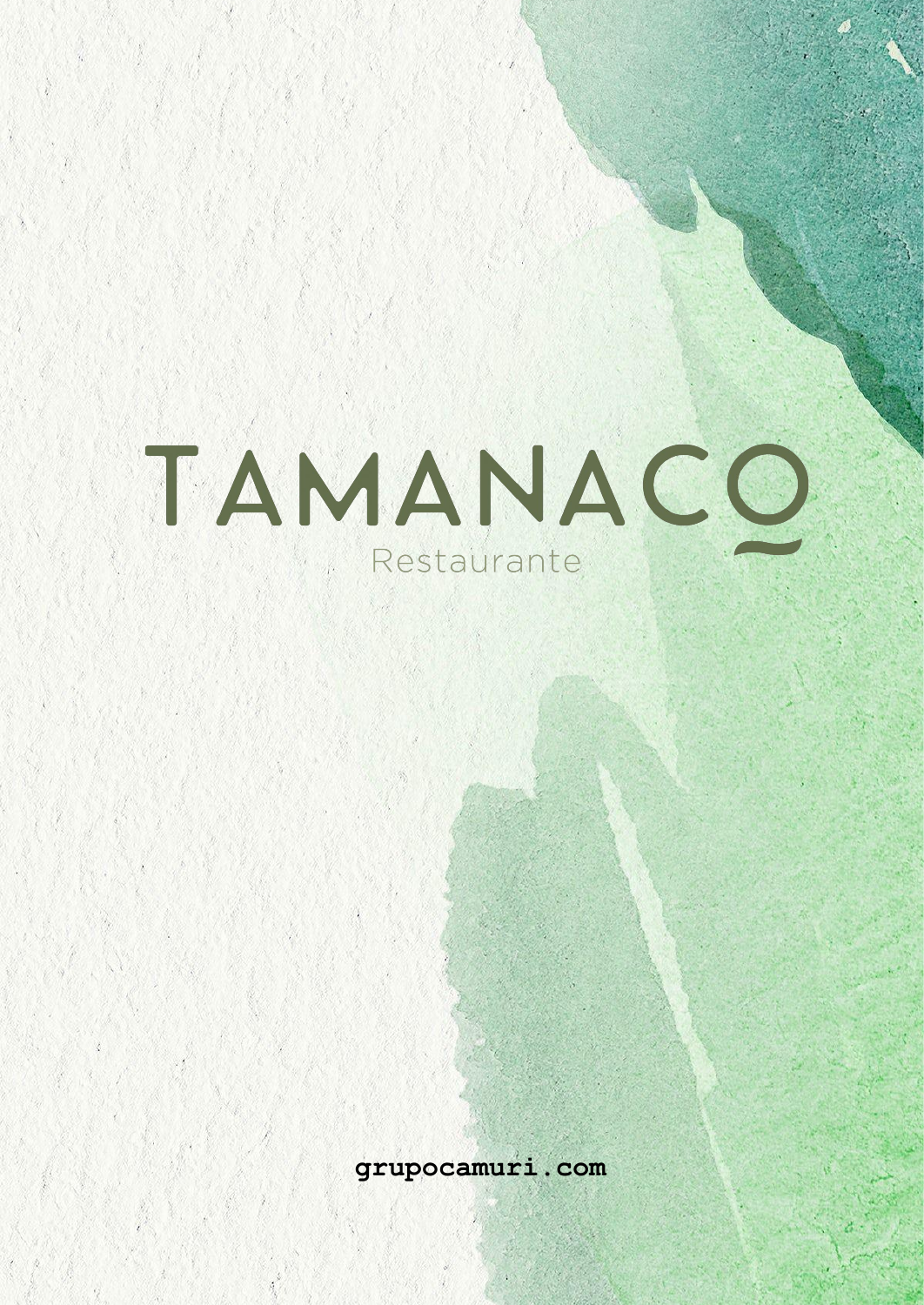#### **SUSHI**

# **SASHIMI MIXTO 18€**

Salmón Y Atún

Salmon & Tuna

### **NIGIRI (precio por 2 und)**

Salmón (5€) // Gambas (5€) // Atún (6€) Salmon (  $5 \in$  ) // Shrimps (  $5 \in$  ) // Tuna (  $6 \in$  )

#### **SUSHI MIXTO (14 unts) 28€**

6 Nigiris (2 Salmón, 2 Gambas Y 2 Atún), 4 Salmon Maki, 4 California

6 Nigiris (2 Salmon, 2 Shrimp & 2 Tuna), 4 Salmon Maki, 4 California

# **TAMANACO MIXTO 39€**

½ Sashimi (Atún Y Salmón), 4 Salmón Maki, 6 Nigiri (2 Atún, 2 Salmón, 2 Gambas), 4 King Maki ½ Sashimi (Tuna & Salmon), 4 Salmon Maki, 6 Nigiri (2 Tuna, 2 Salmon, 2 Shrimp), 4 King Maki

# **- ROLLOS - ROLLS** (**-** (8 und.)

# **CALIFORNIA MAKI 12€**

Surimi,pepino,aguacate,queso cremoso Surimi,cucumber,avocado, cream cheese

# **VEGETAL / VEGETABLE MAKI 14€**

Aguacate,Zanahoria,Espárragos,Hojas Baby,Vinagreta De Mostaza Y Miel Con Zumo De Yuzu Avocado, Carrot, Asparagus, Baby Leaves, Honey Mustard Vinaigrette With Yuzu Juice

# **SALMON MAKI 16€**

Salmón, Cangrejo, Aguacate, Pepino Y Salsa Teriyaki Salmon, Crab, Avocado, Cucumber & Teriyaki Sauce

#### **TROPICAL MAKI 17€**

Tempura De Gambas Y Plátano Con Mayonesa Japonesa En Hoja De Soja Rosa Shrimps & Banana Tempura With Japanese Mayonnaise In Pink Soybean Sheet

# **AGE SALMON MAKI 18€**

Rollo De Salmón Frito, Mango Y Tobiko Naranja

Fried Salmon Roll, Mango & Orange Tobiko

#### **PICANTE MAKI 18€**

Atún, Aguacate Y Salsa Kimuchi (Picante) Tuna, Avocado & Kimuchi Sauce (Spicy)

# **TAMANACO MAKI 21€**

Cangrejo Real,Mango, Tobiko Rojo, Espárragos Verdes Y Aguacate Con Salsa De Mango

King Crab, Fresh Mango, Green Asparagus, Red Tobiko, Avocado With Mango Sauce

#### **KING MAKI 21€**

Cangrejo Real, Salmón, Atún, Aguacate Con Hierba Furikake Y Mayonesa Yuzu King Crab, Salmon, Tuna, Avocado With Furikake Herbs & Yuzu Mayonnaise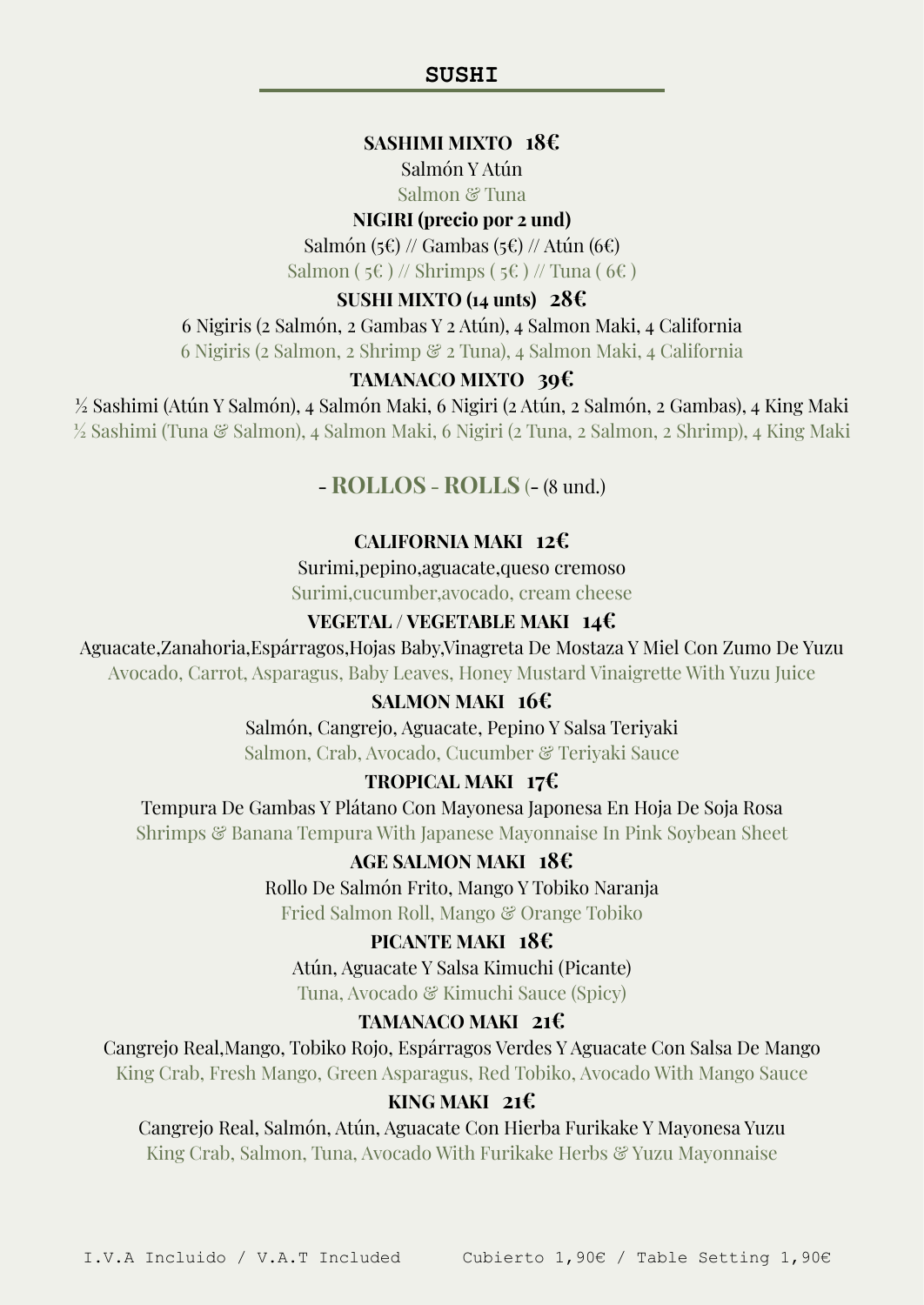## **ENTRADAS FRíAS**

Gazpacho Andaluz **8€** Andalusian Gazpacho Tartar De Salmón Y Aguacate Con Vinagreta De Miso **14€** Salmon Tartar With Avocado & Miso Vinaigrette Carpaccio De Ternera Con Aceite Trufado,Rúcula Y Escamas De Parmesano **15€** Beef Carpaccio With Truffle Oil, Rocket & Shaved Parmesan Tartar De Atún, Aguacate, Ponzu Y Salsa De Mango Picante **17€** Tuna Tartar, Avocado, Ponzu & Spicy Mango Sauce Steak Tartar Con Parmesano **18€** Steak Tartare With Parmesan Semi Salazón De Atún Rojo Sobre Ajo Blanco **19€** Semi Salted Red Tuna Over White Garlic

## **ENTRADAS FRITAS**

Croquetas de atún rojo **8€** Red tuna croquettes Rollito De Gambas Con Salsa Chilli Dulce **10€** Shrimps Rolls With Sweet Chilli Sauce Croquetas Caseras De Jamón Ibérico **10€** Home-Made Iberian Ham Croquettes "Tequeños" Rollo Frito Relleno De Queso **10€** "Tequeños" Cheese Fried Rolls Rollitos De Pato Y Verduras Con Salsa Agridulce **11€** Duck & Vegetables Fried Rolls With Sweet & Sour Sauce Langostinos Rebozados En Coco Rallado **13€** Shredded Coconut Prawns Boquerones Al Limón **14€** Anchovies Marinated in Lemon Calamares Fritos Con Salsa Tártara **14€** Fried Squids With Tartar Sauce Lubina Frita Entera En Adobo A Las 5 Especias **18€** Whole Fried Marinated Sea Bass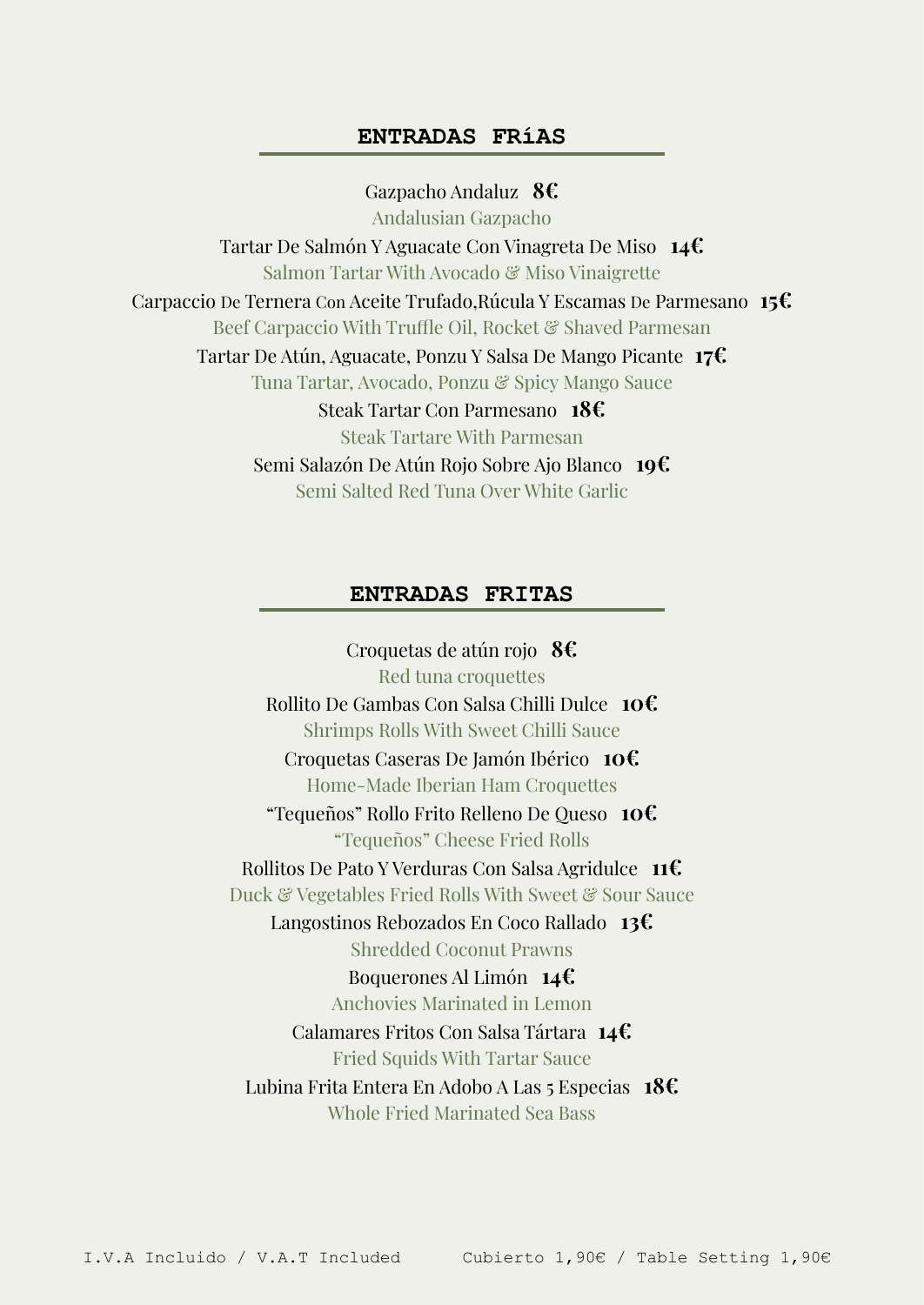# **ENTRADAS CALIENTES**

Sopa De Pescado Y Mariscos **12€** Fish & Seafood Soup Mejillones Al Vapor **15€** Steamed Mussels Pulpo En Salsa Verde Con Cremoso De Patata **15€** Octopus In Green Sauce With Creamy Potato Gambas Pil-Pil **16€** "Pil – Pil" Shrimps Almejas De Carril En Vino Blanco **17€** Carril Clams In White Wine

# **ENSALADAS**

De Tomate Y Cebolla (Suplemento de Bonito 4€) **11€** Blue Tomato & Onion (Tuna supplement  $4 \in \mathbb{C}$ ) César Con Lechuga Romana, Pollo Crujiente, Crutones Y Parmesano **15€** Caesar With Roman Lettuce, Crispy Chicken, Croutons & Parmesan Cheese EXÓTICA: Gambas,Palmito, Manzana, Aguacate,Semillas De Granada Sobre Hojas De Lechuga Y Salsa Semi Picante **15€** EXOTIC: Chunks, Prawns, Hearts Of Palm, Apple, Avocado, Pomegranate Seeds On Lettuce Leaves & Semi Hot Sauce De Aguacate, Palmito, Mango Y Gambas Con Vinagreta De Yogur y Menta Con Tobiko **15€** Avocado, Palm Heart, Mango & Shrimps With Yogurt & Mint Vinaigrette & Tobiko Thai De Col China, Chutney De Mango Y Vieiras **15€** Chinese Cabbage Thai, Mango Chutney & Scallops De Queso De Cabra Con Mezclum De Lechugas, Manzanas Confitadas, Piña Y Vinagreta De Mostaza Y Miel **16€** Goat Cheese Salad With Baby Leaves, Candied Apple, Pineapple & Honey Mustard Vinaigrette De Bogavante Con Mango Y Pomelo Rosa Con Salsa De Mostaza **28€** Lobster Served With Mango & Pink Grapefruit And Mustard Sauce

# **POKE**

Poke De Salmón, Aguacate, Mango, Ensalada Wakame, Edamame, Pepino Holandés, Sésamo Ume **14€** Salmon Poke, Avocado, Mango, Wakame Salad, Edamame, Dutch Cucumber, Ume Sesame Poke De Atún,Aguacate,Tomate Cherry,Pepino Holandés,Ensalada Wakame,Edamame,Sésamo Wasabi **16€** Tuna Poke, Avocado, Cherry Tomato, Dutch Cucumber, Wakame Salad, Edamame, Wasabi Sesame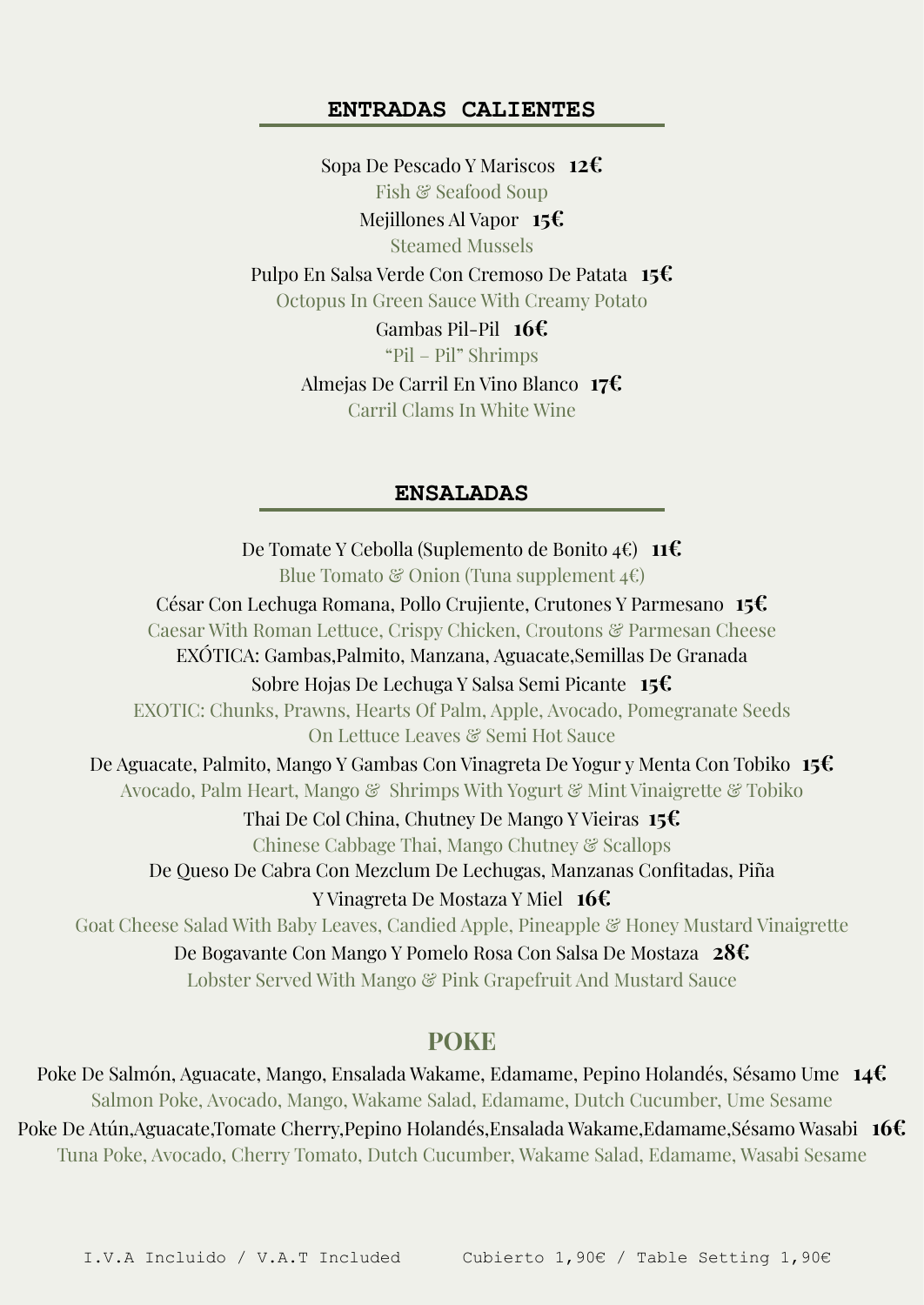#### **ARROCES**

**Min 2 pax (p/p)** De Pollo Y Pescado **17€** Mixed With Fish & Chicken Negro Con Calamares **17€** Black With Squids Ink De Verduras De Temporada **17€** Seasonal Vegetables De Mariscos **22€** Seafood Caldoso De Bogavante **32€** Rice Soup of Lobster

#### **PASTAS**

Penne Bolognesa **14€** Bolognesa Penne Chow Mein De Pollo Y Gambas (Fideos Indonesios) **16€** Chicken & Shrimps Chow Mein (Indonesian Noodles) Raviollachi De Ricotta Y Espinacas En Salsa De Tomate Y Albahaca **16€** Ricotta & Spinach Raviollachi In Tomato Sauce & Basil Tagliatelle De Gambones Pelados En Salsa De Tomate y Espárragos **17€** King Prawn Tagliatelle In Tomato Sauce & Asparagus Spaguetti Scoglio: Mejillones, Almejas, Gambas Y Cilantro **17€** Scoglio Spaguetti: Mussels, Clams, Prawns & Coriander Tagliatelle De Salmón Ahumado A La Crema de pimienta y vodka **17€** Smoked Salmon Tagliatelle In A Pepper & Vodka Cream Sauce Spaguetti De Gambas Al Pil-Pil **17€** Pil-Pil Shrimps Spaguettis

#### **MARISCOS**

Gambones A La Plancha **17€** Freshly Grilled King Prawns Bogavante Plancha **39€** Grilled Lobster Parrillada De Mariscos (min 2 pax) **(p/p) 47€** Seafood Grill (min 2 pax) **(p/p)**

I.V.A Incluido / V.A.T Included Cubierto 1,90€ / Table Setting 1,90€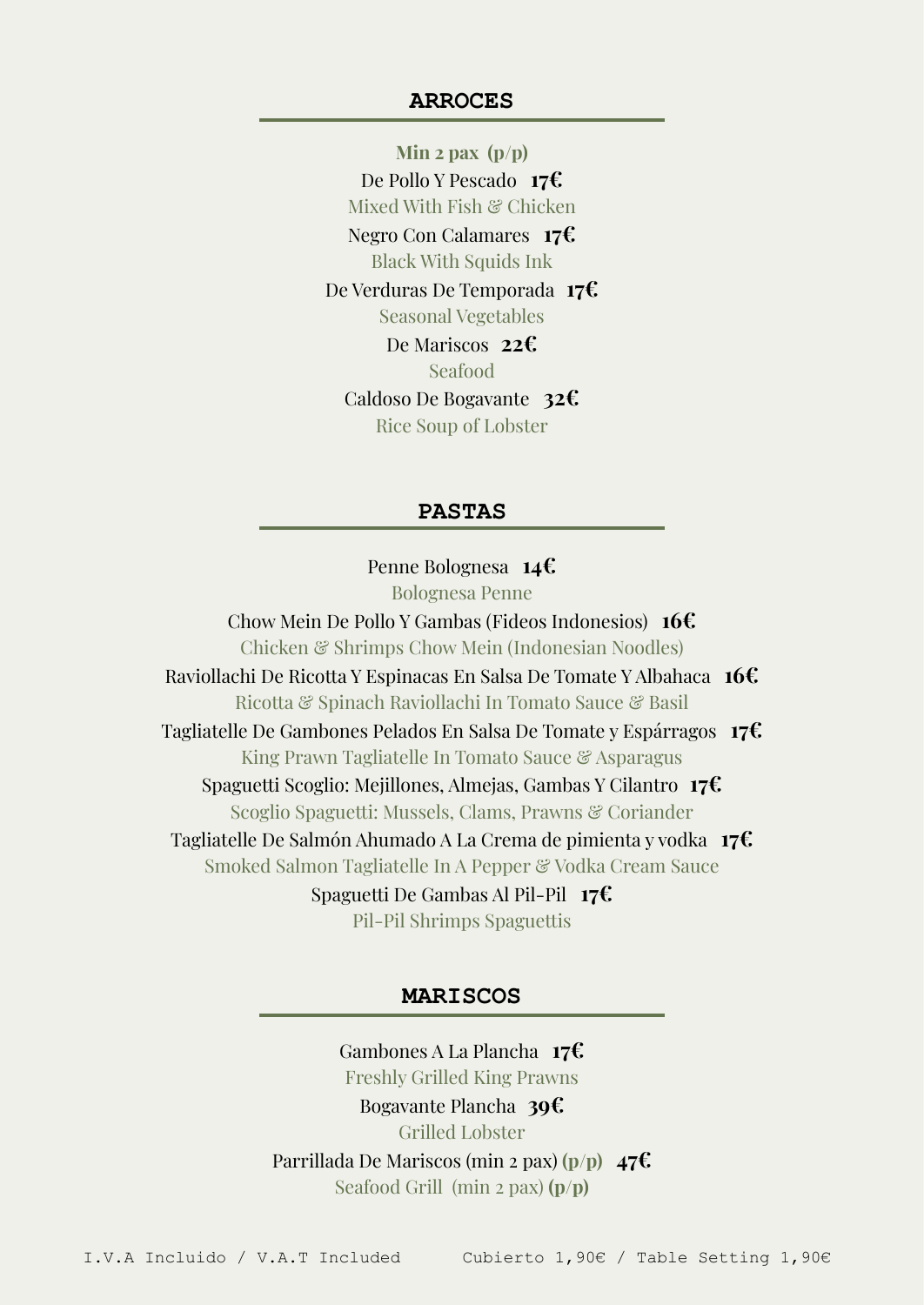# **PESCADOS**

Calamar A La Plancha Con Salsa De Ajo Y Guindilla **19€** Grilled Squid With Garlic Sauce & Chili Pepper Taco De Salmón Con Salsa Tártara **19€** Salmon In Tartara Sauce Taco De Lubina Imperial **24€** Imperial Sea Bass Rodaballo A La Marinera Con Almejas **23€** Turbot In Marinera Style With Clams

#### **CARNES**

Nuestra Hamburguesa **18€** Our Burger Pluma Ibérica **19€** Iberian Pork "Pluma" Pechuga De Pollo Hoisin En Salsa De Cacahuetes **16€** Hoisin Chicken Breast in Peanut Sauce Solomillo De Ternera **24€**

Fillet Steak

#### **POSTRES**

Copa De Helado De 3 Sabores **7,5€** 3 Flavors Ice Cream Cup Crepes De Chocolate O Dulce De Leche Con Helado De Vainilla **7,5€** Chocolate Or Sweet Cream Crepes With Vanilla Ice Cream Tiramisú Acompañado De Frutos Rojos De Estación **7,5€** Tiramisu Served With Seasonal Berries Brownie Con Helado De Vainilla Y Salsa De Chocolate **7,5€** Brownie With Vanilla Ice Cream & Chocolate Sauce Pastel De Zanahoria Con Mousse De Mango Y Salsa De Chocolate Blanco **7,5€** Carrot Cake With Mango Mousse & White Chocolate Sauce Hojaldre De Manzana Y Dulce De Leche **7,5€** Apple & Sweet Cream Puff Pastry